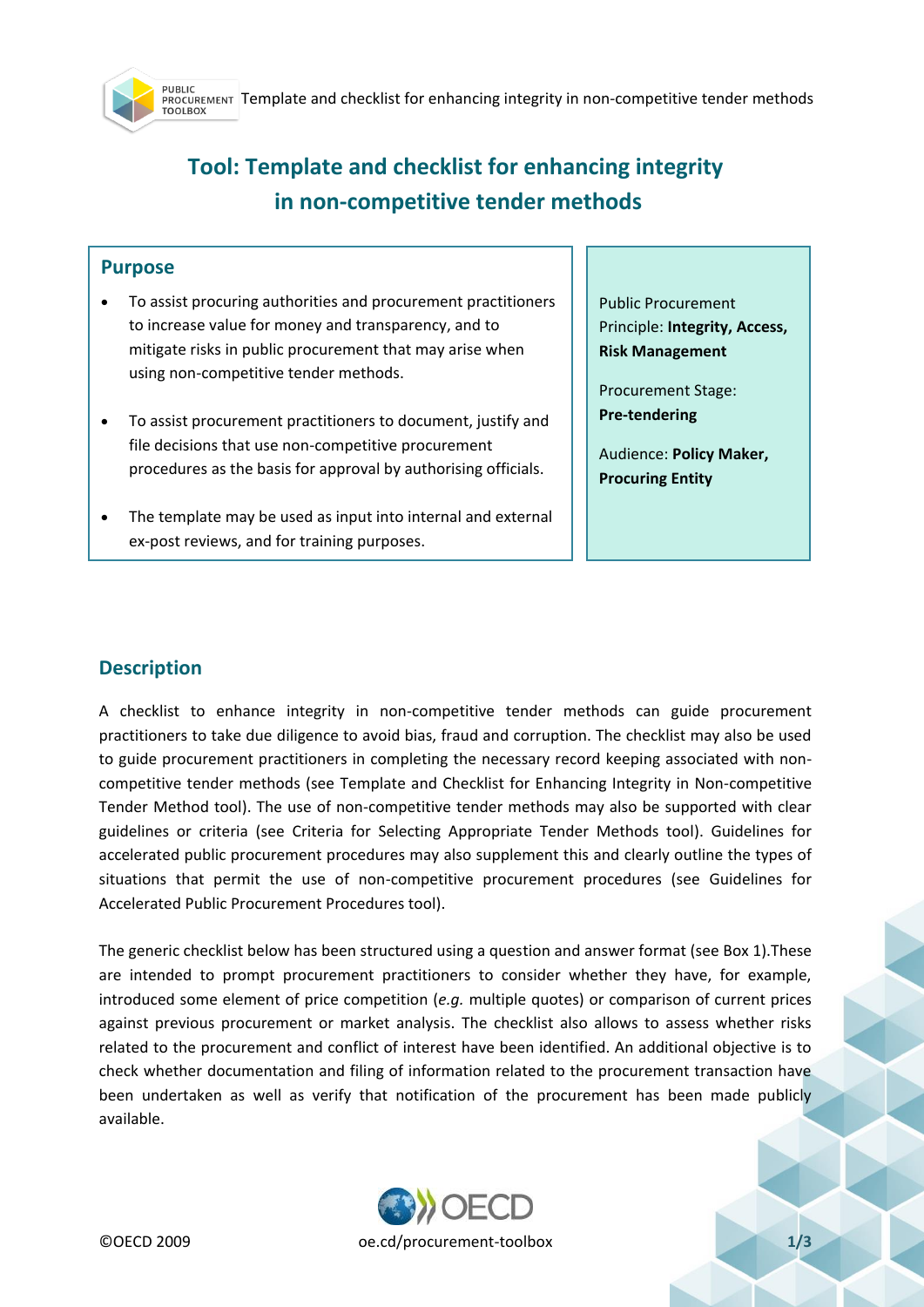

#### **Box 1: Generic checklist to enhance integrity in non-competitive tender methods**

#### **Price competition & comparability**

- Have multiple quotes or some form of price competition for procurement been sought?
- Have price comparisons or reconciliation been made with previous procurement?
- Where highly specified goods or services are required, have existing and proven suppliers been considered?

#### **Risk identification**

- Have potential risks associated with the procurement been identified and considered (*e.g.* insurance, warranties, deliverables, etc.)?
- Have adequate efforts been made to identify and address potential conflict of interest?
- Is the scope and term of contracts entered into under non-competitive been limited to the minimum required to appropriated and effectively respond?

#### **Documentation & reporting**

- Have conversations, communications and instructions associated with the procurement been documented and filed?
- Have contracts in excess of [specified price] been published in the relevant government gazette/online procurement portal?
- Have contracts in excess of [specified price] been noted as non-competitive procedures in the procuring authorities' reports?

Establishing a template to document and file information related to non-competitive tender methods allows procurement officers to justify and document why the procuring authority has chosen a noncompetitive method thereby ensuring consistency across procuring authorities and support internal and external ex-post evaluation.

The use of non-competitive procurement procedures may also be supported with clear guidelines or criteria (see criteria for selecting the appropriate procurement procedures), checklist to enhance integrity in the use of non-competitive procurement procedures, or guidelines for accelerated public procurement procedures.